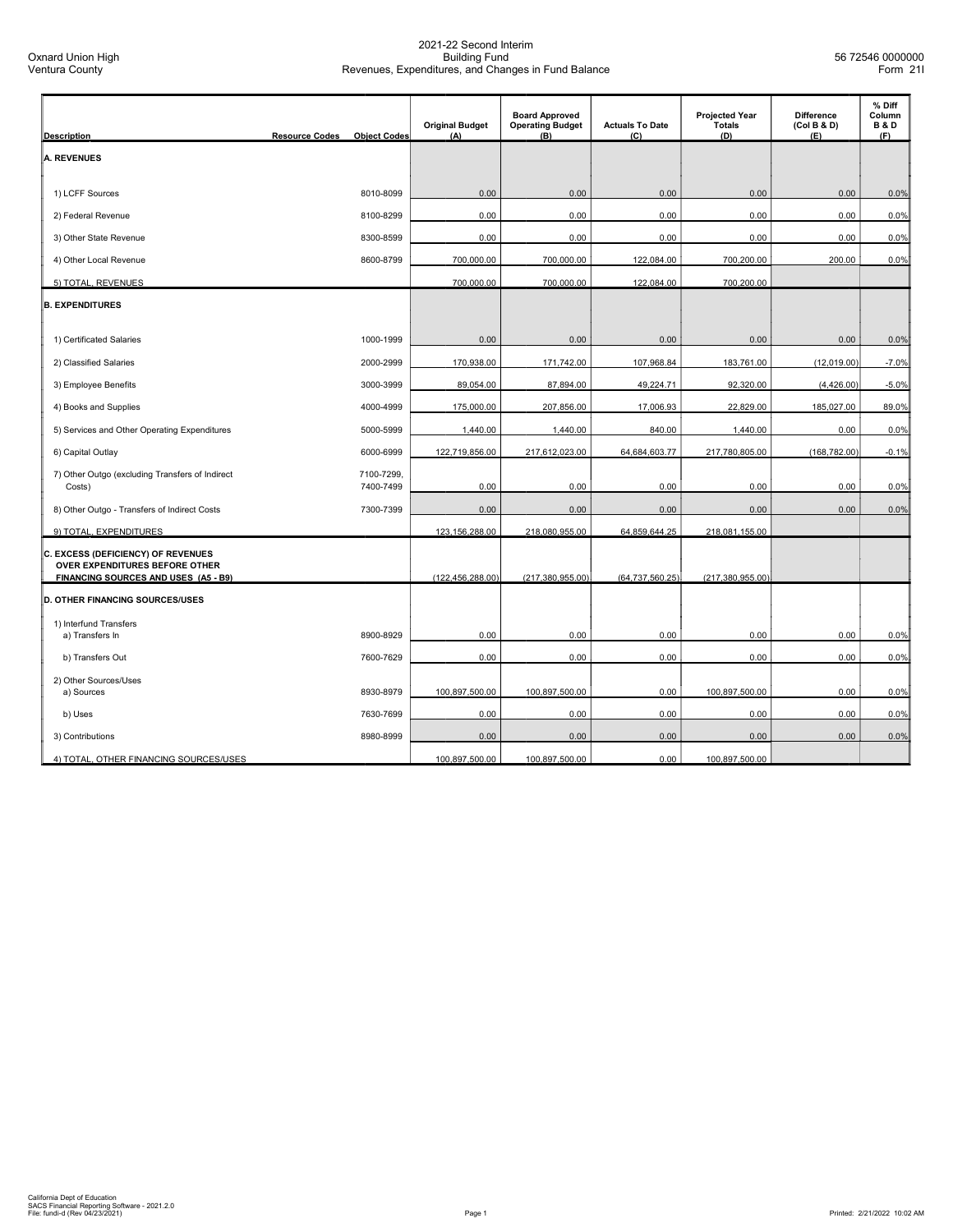| <b>Description</b>                                       | <b>Resource Codes</b> | <b>Object Codes</b> | <b>Original Budget</b><br>(A) | <b>Board Approved</b><br><b>Operating Budget</b><br>(B) | <b>Actuals To Date</b><br>(C) | <b>Projected Year</b><br><b>Totals</b><br>(D) | <b>Difference</b><br>(Col B & D)<br>(E) | % Diff<br>Column<br><b>B&amp;D</b><br>(F) |
|----------------------------------------------------------|-----------------------|---------------------|-------------------------------|---------------------------------------------------------|-------------------------------|-----------------------------------------------|-----------------------------------------|-------------------------------------------|
| E. NET INCREASE (DECREASE) IN FUND<br>BALANCE (C + D4)   |                       |                     | (21,558,788.00)               | (116, 483, 455.00)                                      | (64, 737, 560.25)             | (116, 483, 455.00)                            |                                         |                                           |
| F. FUND BALANCE, RESERVES                                |                       |                     |                               |                                                         |                               |                                               |                                         |                                           |
| 1) Beginning Fund Balance<br>a) As of July 1 - Unaudited |                       | 9791                | 115,604,744.00                | 116,483,455.00                                          |                               | 116,483,455.00                                | 0.00                                    | 0.0%                                      |
| b) Audit Adjustments                                     |                       | 9793                | 0.00                          | 0.00                                                    |                               | 0.00                                          | 0.00                                    | 0.0%                                      |
| c) As of July 1 - Audited (F1a + F1b)                    |                       |                     | 115,604,744.00                | 116,483,455.00                                          |                               | 116,483,455.00                                |                                         |                                           |
| d) Other Restatements                                    |                       | 9795                | 0.00                          | 0.00                                                    |                               | 0.00                                          | 0.00                                    | 0.0%                                      |
| e) Adjusted Beginning Balance (F1c + F1d)                |                       |                     | 115,604,744.00                | 116,483,455.00                                          |                               | 116,483,455.00                                |                                         |                                           |
| 2) Ending Balance, June 30 (E + F1e)                     |                       |                     | 94,045,956.00                 | 0.00                                                    |                               | 0.00                                          |                                         |                                           |
| Components of Ending Fund Balance<br>a) Nonspendable     |                       |                     |                               |                                                         |                               |                                               |                                         |                                           |
| Revolving Cash                                           |                       | 9711                | 0.00                          | 0.00                                                    |                               | 0.00                                          |                                         |                                           |
| <b>Stores</b>                                            |                       | 9712                | 0.00                          | 0.00                                                    |                               | 0.00                                          |                                         |                                           |
| Prepaid Items                                            |                       | 9713                | 0.00                          | 0.00                                                    |                               | 0.00                                          |                                         |                                           |
| All Others                                               |                       | 9719                | 0.00                          | 0.00                                                    |                               | 0.00                                          |                                         |                                           |
| b) Legally Restricted Balance<br>c) Committed            |                       | 9740                | 94,045,956.00                 | 0.00                                                    |                               | 0.00                                          |                                         |                                           |
| <b>Stabilization Arrangements</b>                        |                       | 9750                | 0.00                          | 0.00                                                    |                               | 0.00                                          |                                         |                                           |
| <b>Other Commitments</b><br>d) Assigned                  |                       | 9760                | 0.00                          | 0.00                                                    |                               | 0.00                                          |                                         |                                           |
| Other Assignments<br>e) Unassigned/Unappropriated        |                       | 9780                | 0.00                          | 0.00                                                    |                               | 0.00                                          |                                         |                                           |
| Reserve for Economic Uncertainties                       |                       | 9789                | 0.00                          | 0.00                                                    |                               | 0.00                                          |                                         |                                           |
| Unassigned/Unappropriated Amount                         |                       | 9790                | 0.00                          | 0.00                                                    |                               | 0.00                                          |                                         |                                           |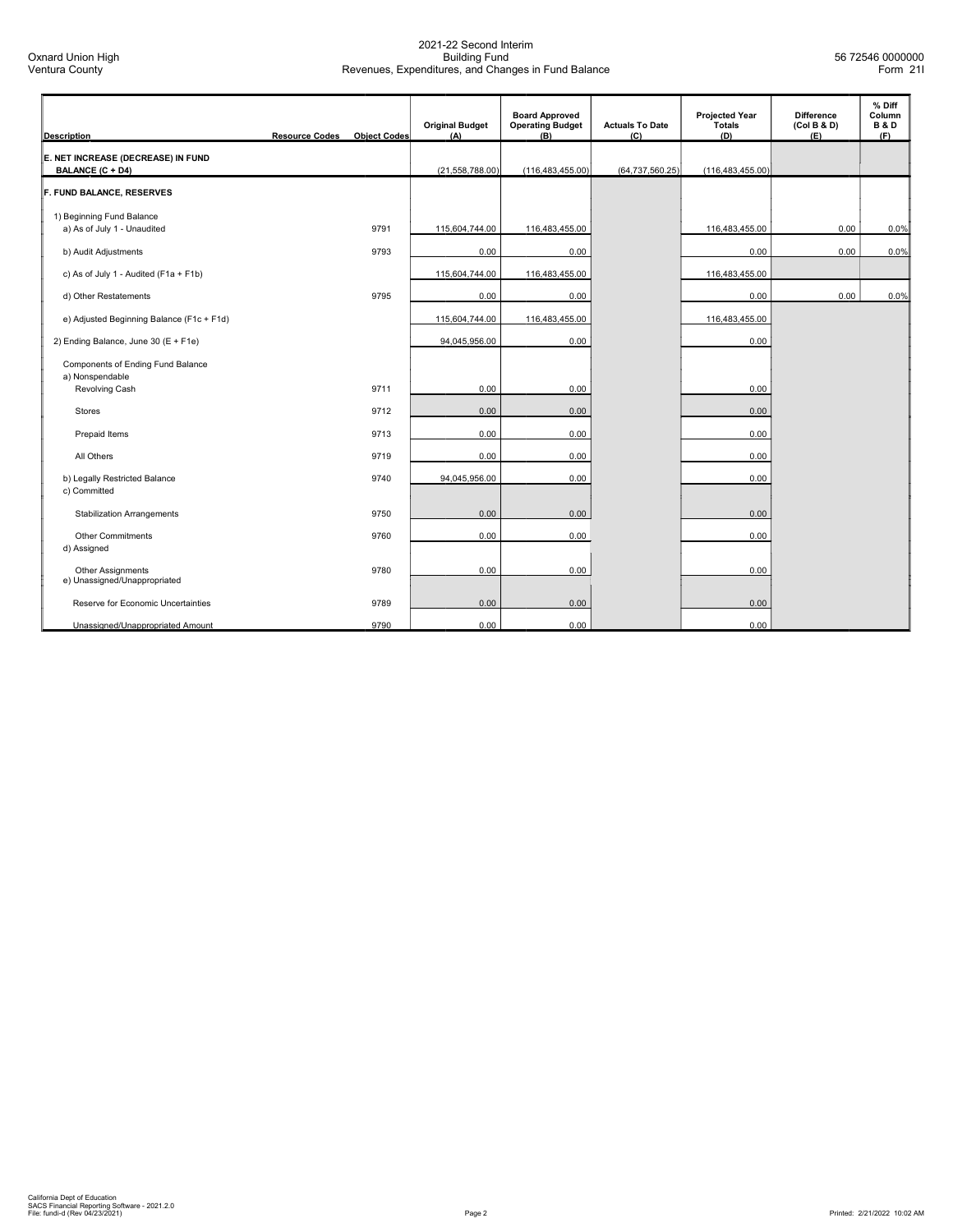| <b>Description</b>                                                    | <b>Resource Codes</b> | <b>Object Codes</b> | <b>Original Budget</b><br>(A) | <b>Board Approved</b><br><b>Operating Budget</b><br>(B) | <b>Actuals To Date</b><br>(C) | <b>Projected Year</b><br><b>Totals</b><br>(D) | <b>Difference</b><br>(Col B & D)<br>(E) | % Diff<br>Column<br><b>B&amp;D</b><br>(F) |
|-----------------------------------------------------------------------|-----------------------|---------------------|-------------------------------|---------------------------------------------------------|-------------------------------|-----------------------------------------------|-----------------------------------------|-------------------------------------------|
| <b>FEDERAL REVENUE</b>                                                |                       |                     |                               |                                                         |                               |                                               |                                         |                                           |
| <b>FEMA</b>                                                           |                       | 8281                | 0.00                          | 0.00                                                    | 0.00                          | 0.00                                          | 0.00                                    | 0.0%                                      |
| All Other Federal Revenue                                             |                       | 8290                | 0.00                          | 0.00                                                    | 0.00                          | 0.00                                          | 0.00                                    | 0.0%                                      |
| TOTAL, FEDERAL REVENUE                                                |                       |                     | 0.00                          | 0.00                                                    | 0.00                          | 0.00                                          | 0.00                                    | 0.0%                                      |
| OTHER STATE REVENUE                                                   |                       |                     |                               |                                                         |                               |                                               |                                         |                                           |
| <b>Tax Relief Subventions</b><br>Restricted Levies - Other            |                       |                     |                               |                                                         |                               |                                               |                                         |                                           |
| Homeowners' Exemptions                                                |                       | 8575                | 0.00                          | 0.00                                                    | 0.00                          | 0.00                                          | 0.00                                    | 0.0%                                      |
| Other Subventions/In-Lieu Taxes                                       |                       | 8576                | 0.00                          | 0.00                                                    | 0.00                          | 0.00                                          | 0.00                                    | 0.0%                                      |
| All Other State Revenue                                               |                       | 8590                | 0.00                          | 0.00                                                    | 0.00                          | 0.00                                          | 0.00                                    | 0.0%                                      |
| TOTAL, OTHER STATE REVENUE                                            |                       |                     | 0.00                          | 0.00                                                    | 0.00                          | 0.00                                          | 0.00                                    | 0.0%                                      |
| OTHER LOCAL REVENUE                                                   |                       |                     |                               |                                                         |                               |                                               |                                         |                                           |
| County and District Taxes                                             |                       |                     |                               |                                                         |                               |                                               |                                         |                                           |
| <b>Other Restricted Levies</b>                                        |                       |                     |                               |                                                         |                               |                                               |                                         |                                           |
| Secured Roll                                                          |                       | 8615                | 0.00                          | 0.00                                                    | 0.00                          | 0.00                                          | 0.00                                    | 0.0%                                      |
| Unsecured Roll                                                        |                       | 8616                | 0.00                          | 0.00                                                    | 0.00                          | 0.00                                          | 0.00                                    | 0.0%                                      |
| Prior Years' Taxes                                                    |                       | 8617                | 0.00                          | 0.00                                                    | 0.00                          | 0.00                                          | 0.00                                    | 0.0%                                      |
| Supplemental Taxes                                                    |                       | 8618                | 0.00                          | 0.00                                                    | 0.00                          | 0.00                                          | 0.00                                    | 0.0%                                      |
| Non-Ad Valorem Taxes                                                  |                       |                     | 0.00                          |                                                         |                               |                                               | 0.00                                    |                                           |
| Parcel Taxes                                                          |                       | 8621                |                               | 0.00                                                    | 0.00                          | 0.00                                          |                                         | 0.0%                                      |
| Other                                                                 |                       | 8622                | 0.00                          | 0.00                                                    | 0.00                          | 0.00                                          | 0.00                                    | 0.0%                                      |
| <b>Community Redevelopment Funds</b><br>Not Subject to LCFF Deduction |                       | 8625                | 0.00                          | 0.00                                                    | 0.00                          | 0.00                                          | 0.00                                    | 0.0%                                      |
| Penalties and Interest from Delinquent                                |                       |                     |                               |                                                         |                               |                                               |                                         |                                           |
| Non-LCFF Taxes                                                        |                       | 8629                | 0.00                          | 0.00                                                    | 0.00                          | 0.00                                          | 0.00                                    | 0.0%                                      |
| Sales<br>Sale of Equipment/Supplies                                   |                       | 8631                | 0.00                          | 0.00                                                    | 0.00                          | 0.00                                          | 0.00                                    | 0.0%                                      |
| Leases and Rentals                                                    |                       | 8650                | 0.00                          | 0.00                                                    | 0.00                          | 0.00                                          | 0.00                                    | 0.0%                                      |
| Interest                                                              |                       | 8660                | 700,000.00                    | 700,000.00                                              | 122,064.00                    | 700,000.00                                    | 0.00                                    | 0.0%                                      |
| Net Increase (Decrease) in the Fair Value of Investments              |                       | 8662                | 0.00                          | 0.00                                                    | 0.00                          | 0.00                                          | 0.00                                    | 0.0%                                      |
| Other Local Revenue                                                   |                       |                     |                               |                                                         |                               |                                               |                                         |                                           |
|                                                                       |                       |                     |                               |                                                         |                               |                                               |                                         |                                           |
| All Other Local Revenue                                               |                       | 8699                | 0.00                          | 0.00                                                    | 20.00                         | 200.00                                        | 200.00                                  | New                                       |
| All Other Transfers In from All Others                                |                       | 8799                | 0.00                          | 0.00                                                    | 0.00                          | 0.00                                          | 0.00                                    | 0.0%                                      |
| TOTAL, OTHER LOCAL REVENUE                                            |                       |                     | 700,000.00                    | 700,000.00                                              | 122,084.00                    | 700,200.00                                    | 200.00                                  | 0.0%                                      |
| TOTAL, REVENUES                                                       |                       |                     | 700,000.00                    | 700,000.00                                              | 122,084.00                    | 700,200.00                                    |                                         |                                           |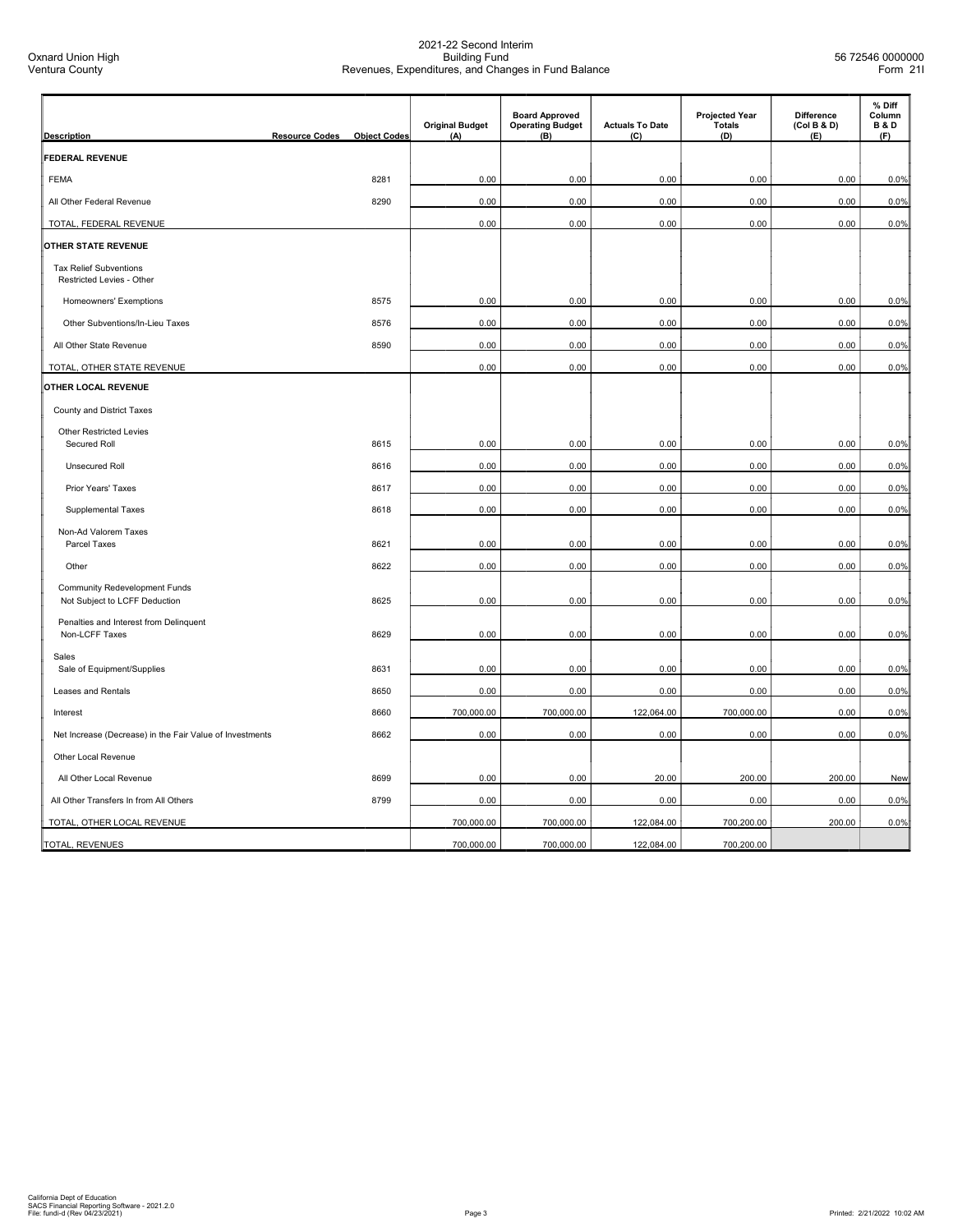| <b>Description</b>                                                    | <b>Resource Codes</b> | <b>Object Codes</b> | <b>Original Budget</b><br>(A) | <b>Board Approved</b><br><b>Operating Budget</b><br>(B) | <b>Actuals To Date</b><br>(C) | <b>Projected Year</b><br><b>Totals</b><br>(D) | <b>Difference</b><br>(Col B & D)<br>(E) | % Diff<br>Column<br><b>B&amp;D</b><br>(F) |
|-----------------------------------------------------------------------|-----------------------|---------------------|-------------------------------|---------------------------------------------------------|-------------------------------|-----------------------------------------------|-----------------------------------------|-------------------------------------------|
| <b>CLASSIFIED SALARIES</b>                                            |                       |                     |                               |                                                         |                               |                                               |                                         |                                           |
|                                                                       |                       |                     |                               |                                                         |                               |                                               |                                         |                                           |
| <b>Classified Support Salaries</b>                                    |                       | 2200                | 0.00                          | 0.00                                                    | 582.48                        | 1,000.00                                      | (1,000.00)                              | New                                       |
| Classified Supervisors' and Administrators' Salaries                  |                       | 2300                | 144,588.00                    | 144,588.00                                              | 90,994.33                     | 153,836.00                                    | (9,248.00)                              | $-6.4%$                                   |
| Clerical, Technical and Office Salaries                               |                       | 2400                | 26,350.00                     | 27,154.00                                               | 16,392.03                     | 28,925.00                                     | (1,771.00)                              | $-6.5%$                                   |
| <b>Other Classified Salaries</b>                                      |                       | 2900                | 0.00                          | 0.00                                                    | 0.00                          | 0.00                                          | 0.00                                    | 0.0%                                      |
| TOTAL, CLASSIFIED SALARIES                                            |                       |                     | 170,938.00                    | 171,742.00                                              | 107,968.84                    | 183,761.00                                    | (12,019.00)                             | $-7.0%$                                   |
| <b>EMPLOYEE BENEFITS</b>                                              |                       |                     |                               |                                                         |                               |                                               |                                         |                                           |
|                                                                       |                       |                     |                               |                                                         |                               |                                               |                                         |                                           |
| <b>STRS</b>                                                           |                       | 3101-3102           | 0.00                          | 0.00                                                    | 0.00                          | 0.00                                          | 0.00                                    | 0.0%                                      |
| <b>PERS</b>                                                           |                       | 3201-3202           | 39,162.00                     | 39,347.00                                               | 23,773.45                     | 42,163.00                                     | (2,816.00)                              | $-7.2%$                                   |
| OASDI/Medicare/Alternative                                            |                       | 3301-3302           | 13,187.00                     | 13,248.00                                               | 7,644.61                      | 14,166.00                                     | (918.00)                                | $-6.9%$                                   |
| Health and Welfare Benefits                                           |                       | 3401-3402           | 31,276.00                     | 31,193.00                                               | 15,229.19                     | 31,502.00                                     | (309.00)                                | $-1.0%$                                   |
| Unemployment Insurance                                                |                       | 3501-3502           | 2,120.00                      | 867.00                                                  | 542.71                        | 925.00                                        | (58.00)                                 | $-6.7%$                                   |
| Workers' Compensation                                                 |                       | 3601-3602           | 3,309.00                      | 3,239.00                                                | 2,034.75                      | 3,564.00                                      | (325.00)                                | $-10.0%$                                  |
| OPEB, Allocated                                                       |                       | 3701-3702           | 0.00                          | 0.00                                                    | 0.00                          | 0.00                                          | 0.00                                    | 0.0%                                      |
| OPEB, Active Employees                                                |                       | 3751-3752           | 0.00                          | 0.00                                                    | 0.00                          | 0.00                                          | 0.00                                    | 0.0%                                      |
| <b>Other Employee Benefits</b>                                        |                       | 3901-3902           | 0.00                          | 0.00                                                    | 0.00                          | 0.00                                          | 0.00                                    | 0.0%                                      |
| TOTAL, EMPLOYEE BENEFITS                                              |                       |                     | 89,054.00                     | 87,894.00                                               | 49,224.71                     | 92,320.00                                     | (4,426.00)                              | $-5.0%$                                   |
| <b>BOOKS AND SUPPLIES</b>                                             |                       |                     |                               |                                                         |                               |                                               |                                         |                                           |
| Books and Other Reference Materials                                   |                       | 4200                | 0.00                          | 0.00                                                    | 0.00                          | 0.00                                          | 0.00                                    | 0.0%                                      |
| Materials and Supplies                                                |                       | 4300                | 0.00                          | 12,500.00                                               | 6,848.00                      | 12,670.00                                     | (170.00)                                | $-1.4%$                                   |
| Noncapitalized Equipment                                              |                       | 4400                | 175,000.00                    | 195,356.00                                              | 10,158.93                     | 10,159.00                                     | 185,197.00                              | 94.8%                                     |
| TOTAL, BOOKS AND SUPPLIES                                             |                       |                     | 175,000.00                    | 207,856.00                                              | 17,006.93                     | 22,829.00                                     | 185,027.00                              | 89.0%                                     |
| SERVICES AND OTHER OPERATING EXPENDITURES                             |                       |                     |                               |                                                         |                               |                                               |                                         |                                           |
| Subagreements for Services                                            |                       | 5100                | 0.00                          | 0.00                                                    | 0.00                          | 0.00                                          | 0.00                                    | 0.0%                                      |
| <b>Travel and Conferences</b>                                         |                       | 5200                | 1,440.00                      | 1,440.00                                                | 840.00                        | 1,440.00                                      | 0.00                                    | 0.0%                                      |
| Insurance                                                             |                       | 5400-5450           | 0.00                          | 0.00                                                    | 0.00                          | 0.00                                          | 0.00                                    | 0.0%                                      |
| Operations and Housekeeping Services                                  |                       | 5500                | 0.00                          | 0.00                                                    | 0.00                          | 0.00                                          | 0.00                                    | 0.0%                                      |
| Rentals, Leases, Repairs, and Noncapitalized Improvements             |                       | 5600                | 0.00                          | 0.00                                                    | 0.00                          | 0.00                                          | 0.00                                    | 0.0%                                      |
| <b>Transfers of Direct Costs</b>                                      |                       | 5710                | 0.00                          | 0.00                                                    | 0.00                          | 0.00                                          | 0.00                                    | 0.0%                                      |
| Transfers of Direct Costs - Interfund                                 |                       | 5750                | 0.00                          | 0.00                                                    | 0.00                          | 0.00                                          | 0.00                                    | 0.0%                                      |
| Professional/Consulting Services and<br><b>Operating Expenditures</b> |                       | 5800                | 0.00                          | 0.00                                                    | 0.00                          | 0.00                                          | 0.00                                    | 0.0%                                      |
| Communications                                                        |                       | 5900                | 0.00                          | 0.00                                                    | 0.00                          | 0.00                                          | 0.00                                    | 0.0%                                      |
| TOTAL, SERVICES AND OTHER OPERATING EXPENDITURES                      |                       |                     | 1,440.00                      | 1,440.00                                                | 840.00                        | 1,440.00                                      | 0.00                                    | 0.0%                                      |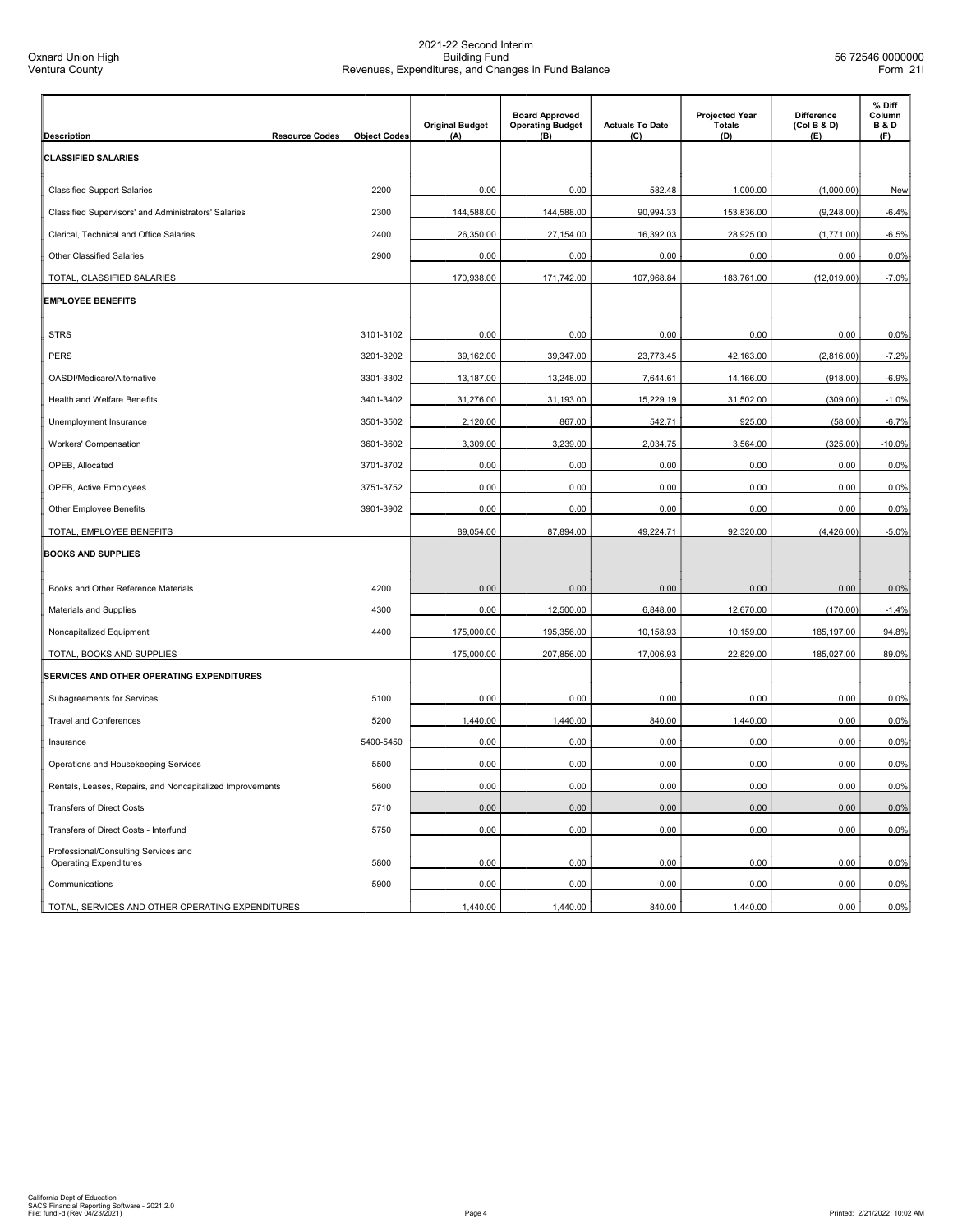| <b>Description</b>                                                                 | <b>Resource Codes</b> | <b>Obiect Codes</b> | <b>Original Budget</b><br>(A) | <b>Board Approved</b><br><b>Operating Budget</b><br>(B) | <b>Actuals To Date</b><br>(C) | <b>Projected Year</b><br>Totals<br>(D) | <b>Difference</b><br>(Col B & D)<br>(E) | % Diff<br>Column<br><b>B&amp;D</b><br>(F) |
|------------------------------------------------------------------------------------|-----------------------|---------------------|-------------------------------|---------------------------------------------------------|-------------------------------|----------------------------------------|-----------------------------------------|-------------------------------------------|
| <b>CAPITAL OUTLAY</b>                                                              |                       |                     |                               |                                                         |                               |                                        |                                         |                                           |
| Land                                                                               |                       | 6100                | 34,000.00                     | 34,000.00                                               | 2,677.50                      | 2,677.00                               | 31,323.00                               | 92.1%                                     |
| Land Improvements                                                                  |                       | 6170                | 1,559,000.00                  | 1,754,200.00                                            | 650,026.24                    | 1.360.547.00                           | 393.653.00                              | 22.4%                                     |
| Buildings and Improvements of Buildings                                            |                       | 6200                | 120,994,856.00                | 212,099,823.00                                          | 62,833,189.20                 | 212,612,746.00                         | (512, 923.00)                           | $-0.2%$                                   |
| Books and Media for New School Libraries<br>or Major Expansion of School Libraries |                       | 6300                | 0.00                          | 0.00                                                    | 0.00                          | 0.00                                   | 0.00                                    | 0.0%                                      |
| Equipment                                                                          |                       | 6400                | 132,000.00                    | 3,699,000.00                                            | 1,178,483.19                  | 3,779,835.00                           | (80, 835.00)                            | $-2.2%$                                   |
| <b>Equipment Replacement</b>                                                       |                       | 6500                | 0.00                          | 25,000.00                                               | 20,227.64                     | 25,000.00                              | 0.00                                    | 0.0%                                      |
| Lease Assets                                                                       |                       | 6600                | 0.00                          | 0.00                                                    | 0.00                          | 0.00                                   | 0.00                                    | 0.0%                                      |
| TOTAL, CAPITAL OUTLAY                                                              |                       |                     | 122,719,856.00                | 217,612,023.00                                          | 64,684,603.77                 | 217.780.805.00                         | (168.782.00)                            | $-0.1%$                                   |
| <b>OTHER OUTGO (excluding Transfers of Indirect Costs)</b>                         |                       |                     |                               |                                                         |                               |                                        |                                         |                                           |
| Other Transfers Out                                                                |                       |                     |                               |                                                         |                               |                                        |                                         |                                           |
| All Other Transfers Out to All Others                                              |                       | 7299                | 0.00                          | 0.00                                                    | 0.00                          | 0.00                                   | 0.00                                    | 0.0%                                      |
| <b>Debt Service</b>                                                                |                       |                     |                               |                                                         |                               |                                        |                                         |                                           |
| Repayment of State School Building Fund<br>Aid - Proceeds from Bonds               |                       | 7435                | 0.00                          | 0.00                                                    | 0.00                          | 0.00                                   | 0.00                                    | 0.0%                                      |
| Debt Service - Interest                                                            |                       | 7438                | 0.00                          | 0.00                                                    | 0.00                          | 0.00                                   | 0.00                                    | 0.0%                                      |
| Other Debt Service - Principal                                                     |                       | 7439                | 0.00                          | 0.00                                                    | 0.00                          | 0.00                                   | 0.00                                    | 0.0%                                      |
| TOTAL, OTHER OUTGO (excluding Transfers of Indirect Costs)                         |                       |                     | 0.00                          | 0.00                                                    | 0.00                          | 0.00                                   | 0.00                                    | 0.0%                                      |
| TOTAL, EXPENDITURES                                                                |                       |                     | 123,156,288.00                | 218,080,955.00                                          | 64,859,644.25                 | 218,081,155.00                         |                                         |                                           |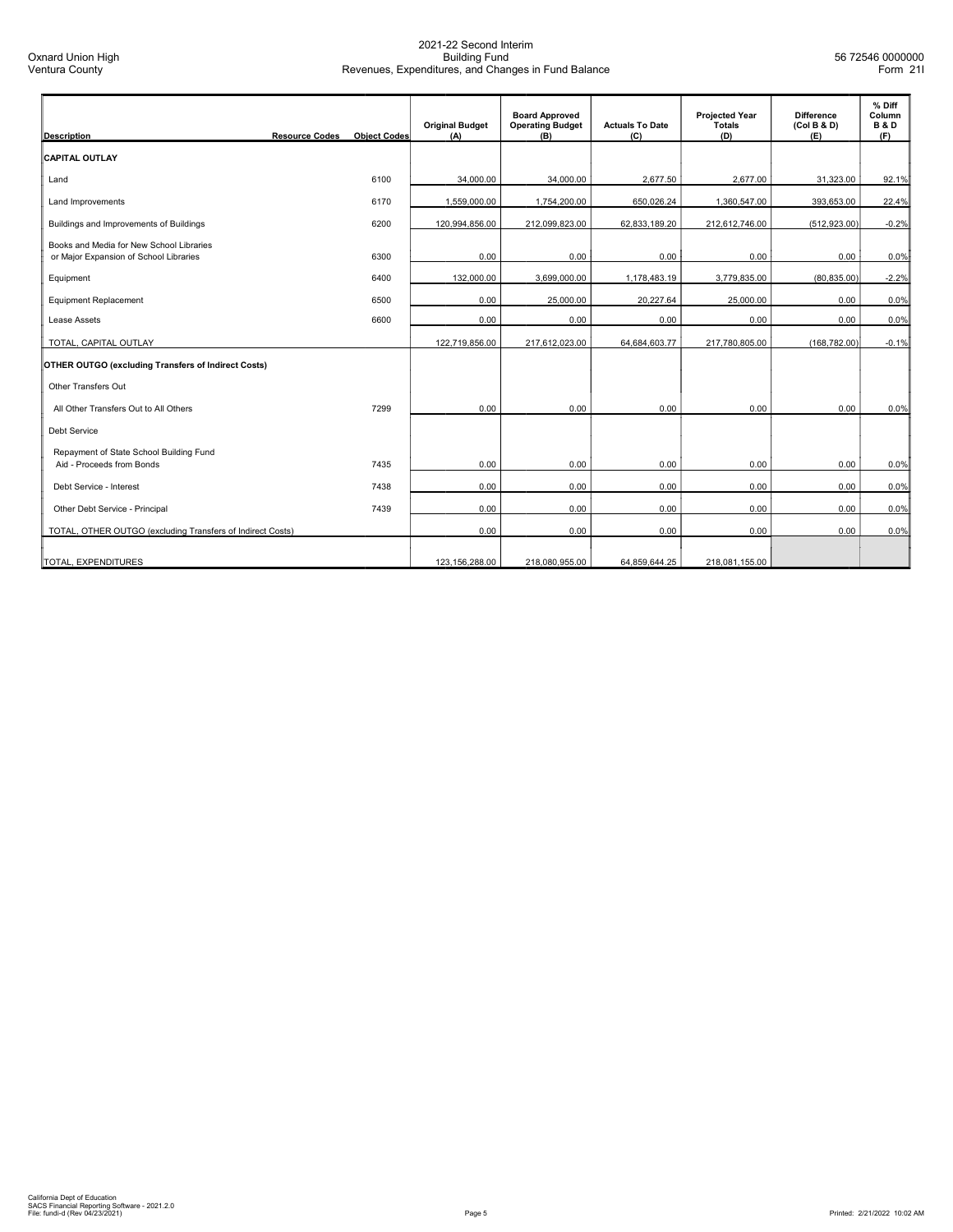| <b>Description</b>                                               | <b>Resource Codes</b> | <b>Object Codes</b> | <b>Original Budget</b><br>(A) | <b>Board Approved</b><br><b>Operating Budget</b><br>(B) | <b>Actuals To Date</b><br>(C) | <b>Projected Year</b><br><b>Totals</b><br>(D) | Difference<br>(Col B & D)<br>(E) | % Diff<br>Column<br><b>B&amp;D</b><br>(F) |
|------------------------------------------------------------------|-----------------------|---------------------|-------------------------------|---------------------------------------------------------|-------------------------------|-----------------------------------------------|----------------------------------|-------------------------------------------|
| <b>INTERFUND TRANSFERS</b>                                       |                       |                     |                               |                                                         |                               |                                               |                                  |                                           |
|                                                                  |                       |                     |                               |                                                         |                               |                                               |                                  |                                           |
| <b>INTERFUND TRANSFERS IN</b>                                    |                       |                     |                               |                                                         |                               |                                               |                                  |                                           |
| Other Authorized Interfund Transfers In                          |                       | 8919                | 0.00                          | 0.00                                                    | 0.00                          | 0.00                                          | 0.00                             | 0.0%                                      |
| (a) TOTAL, INTERFUND TRANSFERS IN                                |                       |                     | 0.00                          | 0.00                                                    | 0.00                          | 0.00                                          | 0.00                             | 0.0%                                      |
| <b>INTERFUND TRANSFERS OUT</b>                                   |                       |                     |                               |                                                         |                               |                                               |                                  |                                           |
|                                                                  |                       |                     |                               |                                                         |                               |                                               |                                  |                                           |
| To: State School Building Fund/<br>County School Facilities Fund |                       | 7613                | 0.00                          | 0.00                                                    | 0.00                          | 0.00                                          | 0.00                             | 0.0%                                      |
| Other Authorized Interfund Transfers Out                         |                       | 7619                | 0.00                          | 0.00                                                    | 0.00                          | 0.00                                          | 0.00                             | 0.0%                                      |
|                                                                  |                       |                     |                               |                                                         |                               |                                               |                                  |                                           |
| (b) TOTAL, INTERFUND TRANSFERS OUT                               |                       |                     | 0.00                          | 0.00                                                    | 0.00                          | 0.00                                          | 0.00                             | 0.0%                                      |
| OTHER SOURCES/USES                                               |                       |                     |                               |                                                         |                               |                                               |                                  |                                           |
| <b>SOURCES</b>                                                   |                       |                     |                               |                                                         |                               |                                               |                                  |                                           |
|                                                                  |                       |                     |                               |                                                         |                               |                                               |                                  |                                           |
| Proceeds<br>Proceeds from Sale of Bonds                          |                       | 8951                | 100,897,500.00                | 100,897,500.00                                          | 0.00                          | 100,897,500.00                                | 0.00                             | 0.0%                                      |
| Proceeds from Disposal of<br><b>Capital Assets</b>               |                       | 8953                | 0.00                          | 0.00                                                    | 0.00                          | 0.00                                          | 0.00                             | 0.0%                                      |
|                                                                  |                       |                     |                               |                                                         |                               |                                               |                                  |                                           |
| <b>Other Sources</b><br>County School Building Aid               |                       | 8961                | 0.00                          | 0.00                                                    | 0.00                          | 0.00                                          | 0.00                             | 0.0%                                      |
| Transfers from Funds of Lapsed/Reorganized LEAs                  |                       | 8965                | 0.00                          | 0.00                                                    | 0.00                          | 0.00                                          | 0.00                             | 0.0%                                      |
| Long-Term Debt Proceeds                                          |                       |                     |                               |                                                         |                               |                                               |                                  |                                           |
| Proceeds from Certificates of Participation                      |                       | 8971                | 0.00                          | 0.00                                                    | 0.00                          | 0.00                                          | 0.00                             | 0.0%                                      |
| Proceeds from Leases                                             |                       | 8972                | 0.00                          | 0.00                                                    | 0.00                          | 0.00                                          | 0.00                             | 0.0%                                      |
| Proceeds from Lease Revenue Bonds                                |                       | 8973                | 0.00                          | 0.00                                                    | 0.00                          | 0.00                                          | 0.00                             | 0.0%                                      |
| All Other Financing Sources                                      |                       | 8979                | 0.00                          | 0.00                                                    | 0.00                          | 0.00                                          | 0.00                             | 0.0%                                      |
| (c) TOTAL, SOURCES                                               |                       |                     | 100,897,500.00                | 100,897,500.00                                          | 0.00                          | 100,897,500.00                                | 0.00                             | 0.0%                                      |
| <b>USES</b>                                                      |                       |                     |                               |                                                         |                               |                                               |                                  |                                           |
| Transfers of Funds from Lapsed/Reorganized LEAs                  |                       | 7651                | 0.00                          | 0.00                                                    | 0.00                          | 0.00                                          | 0.00                             | 0.0%                                      |
| All Other Financing Uses                                         |                       | 7699                | 0.00                          | 0.00                                                    | 0.00                          | 0.00                                          | 0.00                             | 0.0%                                      |
|                                                                  |                       |                     |                               |                                                         |                               |                                               |                                  |                                           |
| (d) TOTAL, USES                                                  |                       |                     | 0.00                          | 0.00                                                    | 0.00                          | 0.00                                          | 0.00                             | 0.0%                                      |
| <b>CONTRIBUTIONS</b>                                             |                       |                     |                               |                                                         |                               |                                               |                                  |                                           |
| Contributions from Unrestricted Revenues                         |                       | 8980                | 0.00                          | 0.00                                                    | 0.00                          | 0.00                                          | 0.00                             | 0.0%                                      |
| Contributions from Restricted Revenues                           |                       | 8990                | 0.00                          | 0.00                                                    | 0.00                          | 0.00                                          | 0.00                             | 0.0%                                      |
| (e) TOTAL, CONTRIBUTIONS                                         |                       |                     | 0.00                          | 0.00                                                    | 0.00                          | 0.00                                          | 0.00                             | 0.0%                                      |
|                                                                  |                       |                     |                               |                                                         |                               |                                               |                                  |                                           |
| TOTAL, OTHER FINANCING SOURCES/USES<br>$(a - b + c - d + e)$     |                       |                     | 100,897,500.00                | 100,897,500.00                                          | 0.00                          | 100,897,500.00                                |                                  |                                           |